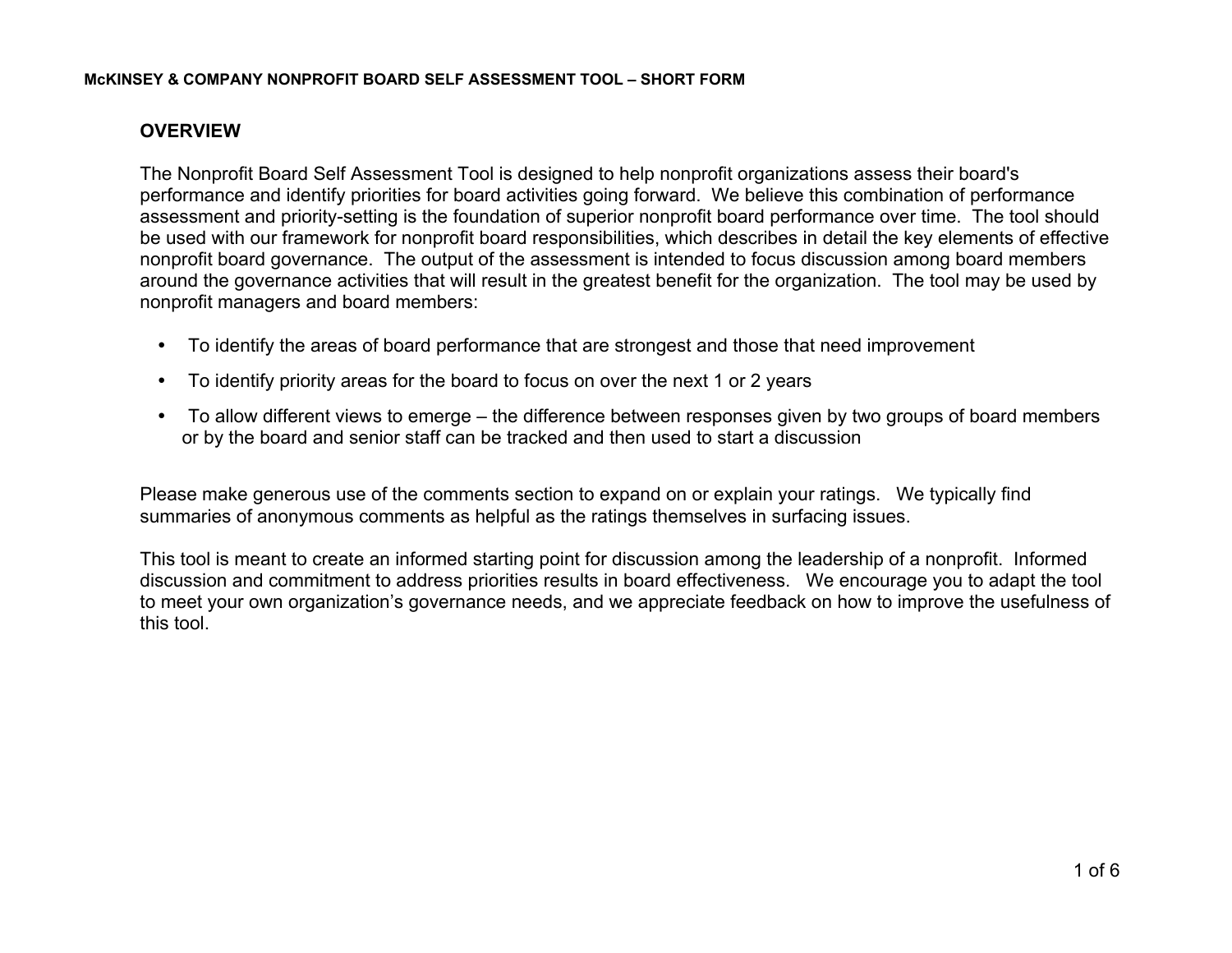# **GUIDELINES FOR ASSESSORS**

The Nonprofit Board Assessment Tool has three sections:

- 1. Performance of the board (or board committee) on its core responsibilities
- 2. Perceived importance of responsibilities for the next 1-2 years
- 3. Quality of enablers in place to support board effectiveness

In Section 1, '"Performance of board on its core responsibilities," please rate how well your board is performing on a scale of 1 to 4 (1 = poor, 2 = average, 3 = distinctive). Please use the comments section to expand on any aspect of performance you wish. If a row is not relevant to the organization assessed, write "N/A" in the comments section; if you simply have no knowledge, write "D/K."

For each of the responsibilities in Section 2, "Perceived importance of responsibilities for the next 1-2 years," indicate how important you believe it will be for the board to focus on each area in order to make the most positive impact on the performance of the organization. Since the board cannot focus on all responsibilities with equal weight at the same time, the ratings are intended to indicate relative priorities for each responsibility.

In section 3, "Enablers of board effectiveness," please indicate your level of agreement with the set of questions designed to evaluate the quality of board enablers in place.

Please return your completed tool to the administrator, who will collate the results and compile an anonymous summary of comments for board discussion.

Please identify your role in the organization: Board Member **Contains the Management** Character Chern Chern Chern Chern Chern Chern Chern Chern Chern Chern Chern Chern Chern Chern Chern Chern Chern Chern Chern Chern Chern Chern Chern Chern Chern Chern Chern Chern Chern

**Approximate time needed for completion: 5 minutes**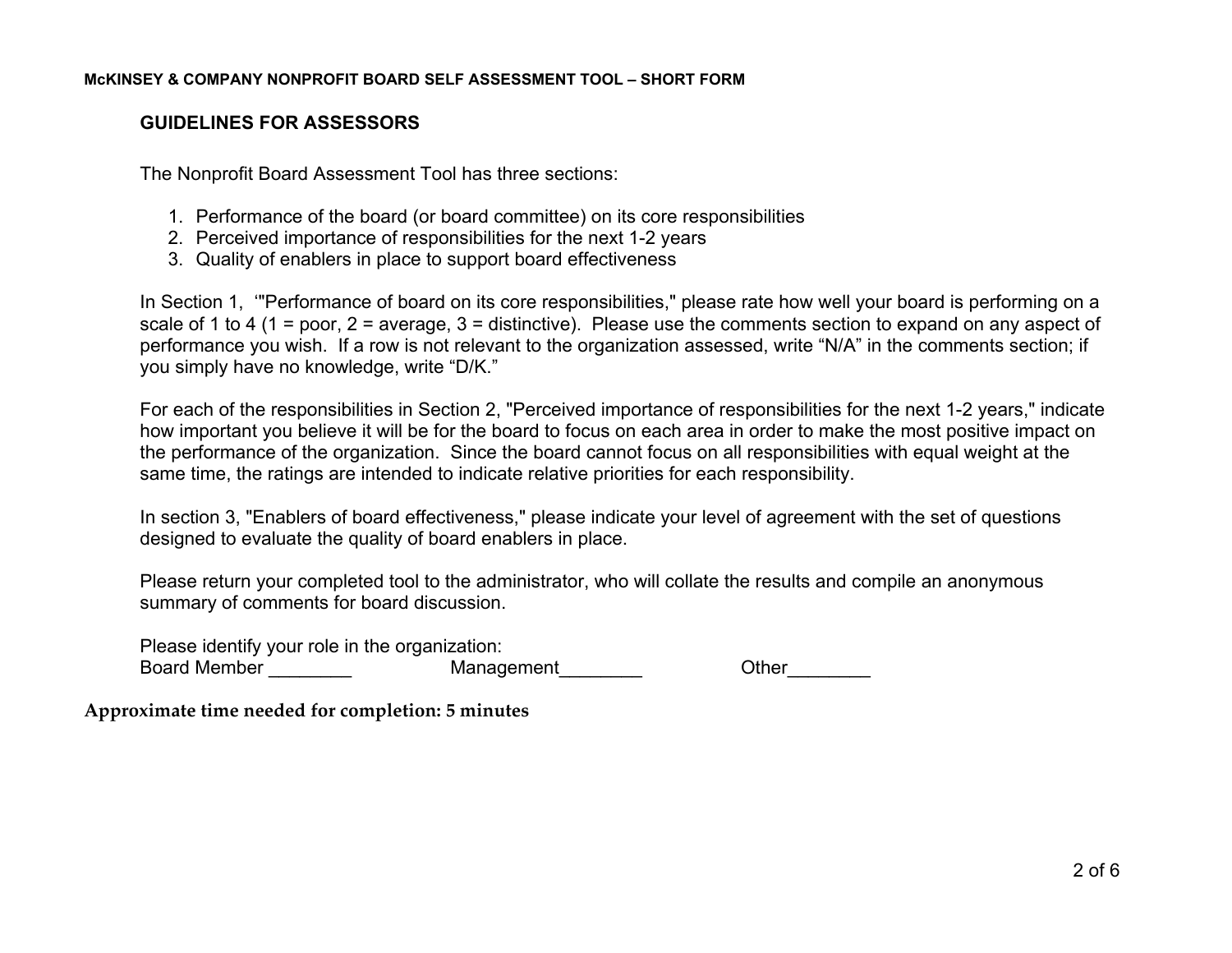### **SECTION 1: ASSESSING THE BOARD'S CURRENT PERFORMANCE ON KEY BOARD FUNCTIONS**

Effective nonprofit boards fulfill a number of roles for the organizations they support. Please rate the performance of the board against these nine board responsibilities.

| <b>Board function:</b>                                                                      | Poor | Average | <b>Distinctive</b> |
|---------------------------------------------------------------------------------------------|------|---------|--------------------|
| Clarifying the organization's mission or vision                                             | о    | О       | O                  |
| Resolving key strategic or policy issues                                                    | О    | О       | О                  |
| Developing the CEO                                                                          | О    | O       | О                  |
| Developing the financial resources needed to support the strategy                           | О    | О       | О                  |
| Providing expertise or access to policymakers to support organizational priorities          | О    | О       | О                  |
| Building/enhancing reputation of organization with key stakeholders/community               | О    | О       | О                  |
| Overseeing financial performance and ensuring adequate risk management                      | О    | О       | О                  |
| Assessing performance of the organization against its mission and key program<br>priorities | О    | О       | О                  |
| Improving board performance                                                                 | О    | О       | О                  |

**Please add any additional thoughts to explain your answers:**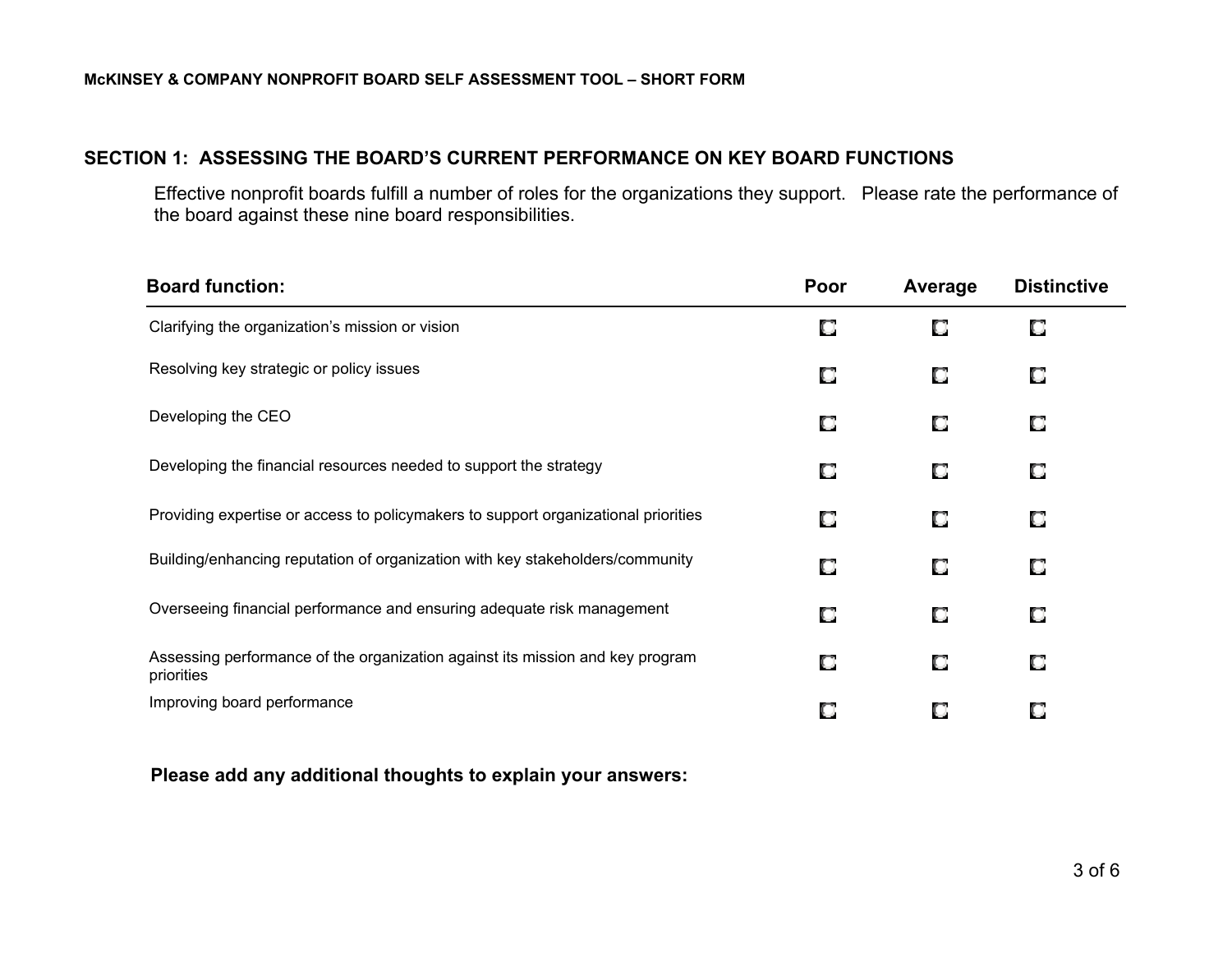## **SECTION 2: PERCEIVED IMPORTANCE OF RESPONSIBILITIES FOR THE NEXT 1-2 YEARS**

A nonprofit board adds value by undertaking each of the nine responsibilities identified; however, boards rarely have time to focus on all of the responsibilities. Good nonprofits prioritize activities depending the context of the organization. As you complete this section please identify those areas of potential board focus that are most needed over the next 1 to 2 years to ensure the organization succeeds against its mission.

| How important is it for the board to focus on:                                                                                          | Low | <b>Medium</b> | <b>High</b> |  |
|-----------------------------------------------------------------------------------------------------------------------------------------|-----|---------------|-------------|--|
| Clarifying the organization's mission or vision                                                                                         | О   | О             | О           |  |
| Resolving key strategic or policy issues (please identify issues below)                                                                 | О   | О             | О           |  |
| Developing (or replacing) the CEO                                                                                                       | О   | О             | О           |  |
| Developing the financial resources needed to support the strategy                                                                       | О   | О             | О           |  |
| Providing expertise or access to support organizational priorities (please identify<br>priorities below)                                | О   | О             | О           |  |
| Building/enhancing reputation of organization with key stakeholders/community<br>(please identify stakeholders/community targets below) | О   | О             | О           |  |
| Overseeing financial performance and ensuring adequate risk management                                                                  | О   | О             | О           |  |
| Assessing performance against mission and key program priorities                                                                        | О   | О             | О           |  |
| Improving board performance                                                                                                             | О   | О             | О           |  |

**Please add any additional thoughts to explain your answers or identify additional needs:**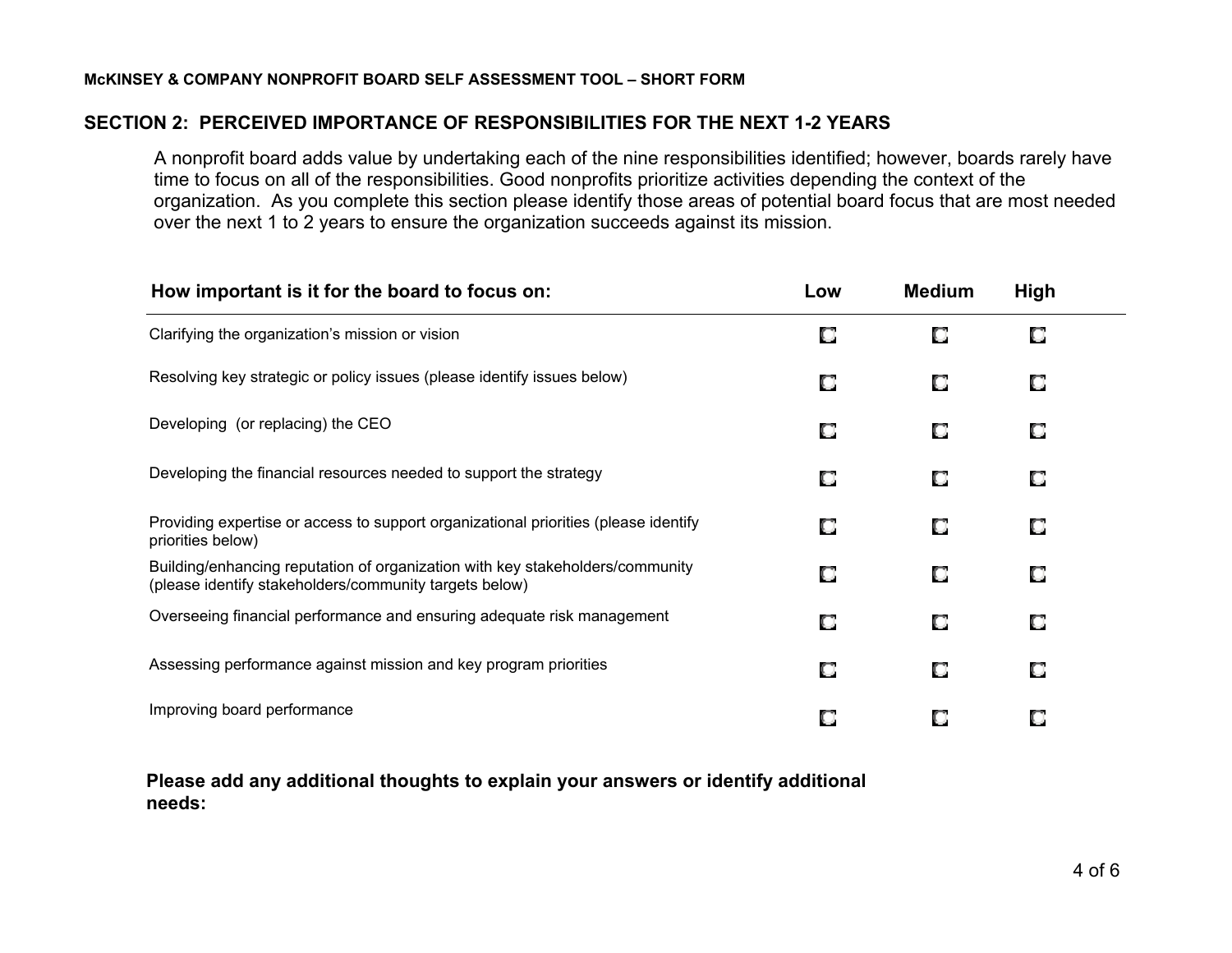#### **McKINSEY & COMPANY NONPROFIT BOARD SELF ASSESSMENT TOOL – SHORT FORM**

#### **SECTION 3: ASSESSING KEY ENABLERS OF BOARD PERFORMANCE**

Good nonprofit boards have a number of common-sense enablers in place to allow them to work effectively and productively. Please rate the board against these key enablers.

| Are enablers of board effectiveness in place?                                                                                                          |                 | Somewhat<br>agree | <b>Strongly</b><br>agree |
|--------------------------------------------------------------------------------------------------------------------------------------------------------|-----------------|-------------------|--------------------------|
|                                                                                                                                                        | <b>Disagree</b> |                   |                          |
| Board size is appropriate                                                                                                                              | О               | О                 | О                        |
| Board has appropriate committees with clear charters                                                                                                   | О               | О                 | О                        |
| Board composition is appropriate                                                                                                                       | О               | О                 | О                        |
| Board has effective processes for identifying, cultivating, and integrating new<br>directors                                                           | О               | О                 | О                        |
| The right leaders are in place as board chair and committee chairs                                                                                     | О               | О                 | О                        |
| Board has an effective process for selecting, developing, and transitioning new<br>leaders                                                             | О               | О                 | О                        |
| Board/committee meeting calendars, advance materials, and agendas support the<br>board as needed                                                       | О               | О                 | О                        |
| Board and committee meetings run well, e.g. start/end on time, give members a<br>chance to engage in issues, ensure all voices are heard               | О               | О                 | О                        |
| Board strikes the right balance of work and fun activities, including effective efforts to<br>connect board members to the mission of the organization | О               | О                 | О                        |
|                                                                                                                                                        |                 |                   |                          |

## **Please add any additional thoughts to explain your answers:**